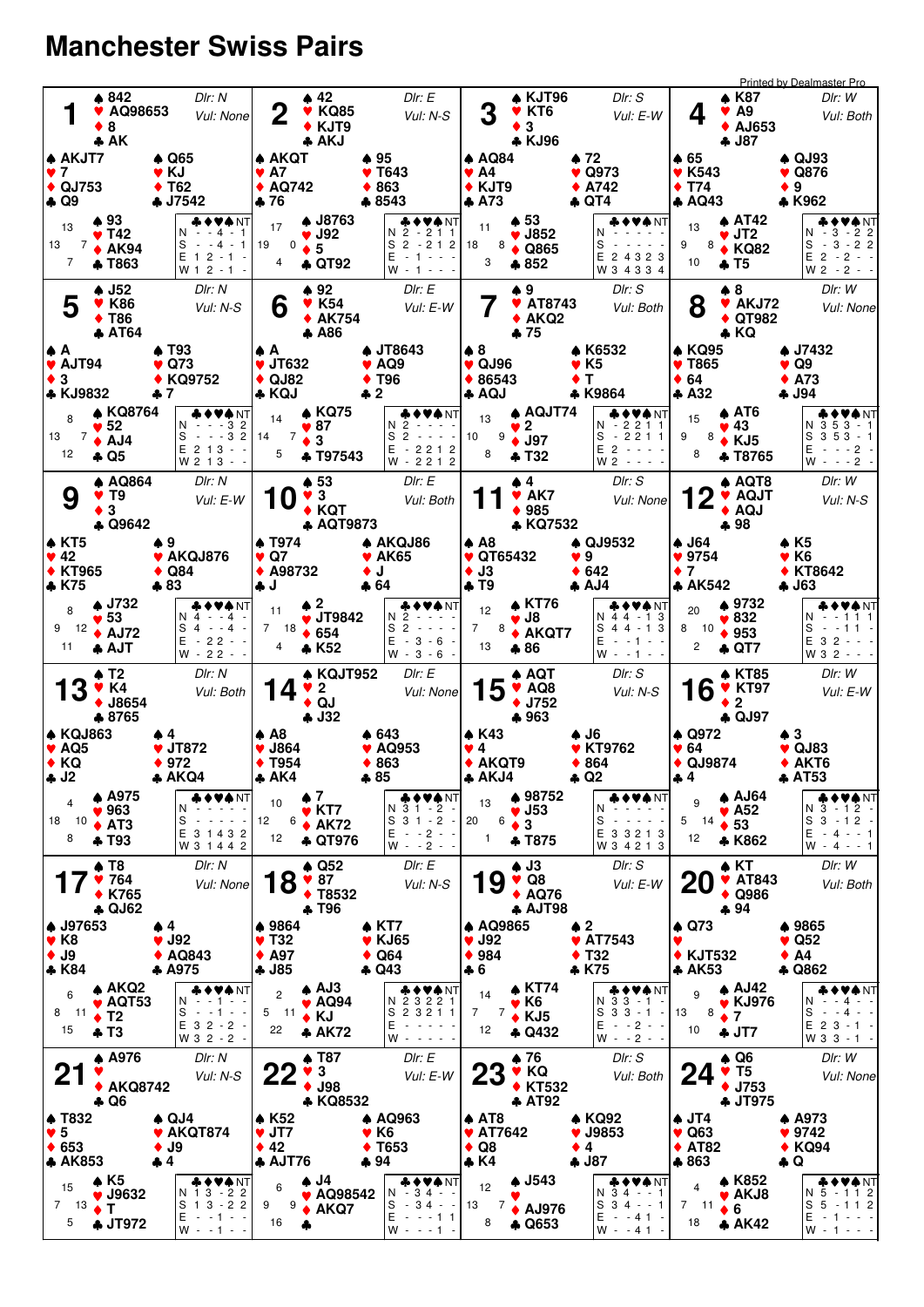## **Manchester Swiss Pairs**